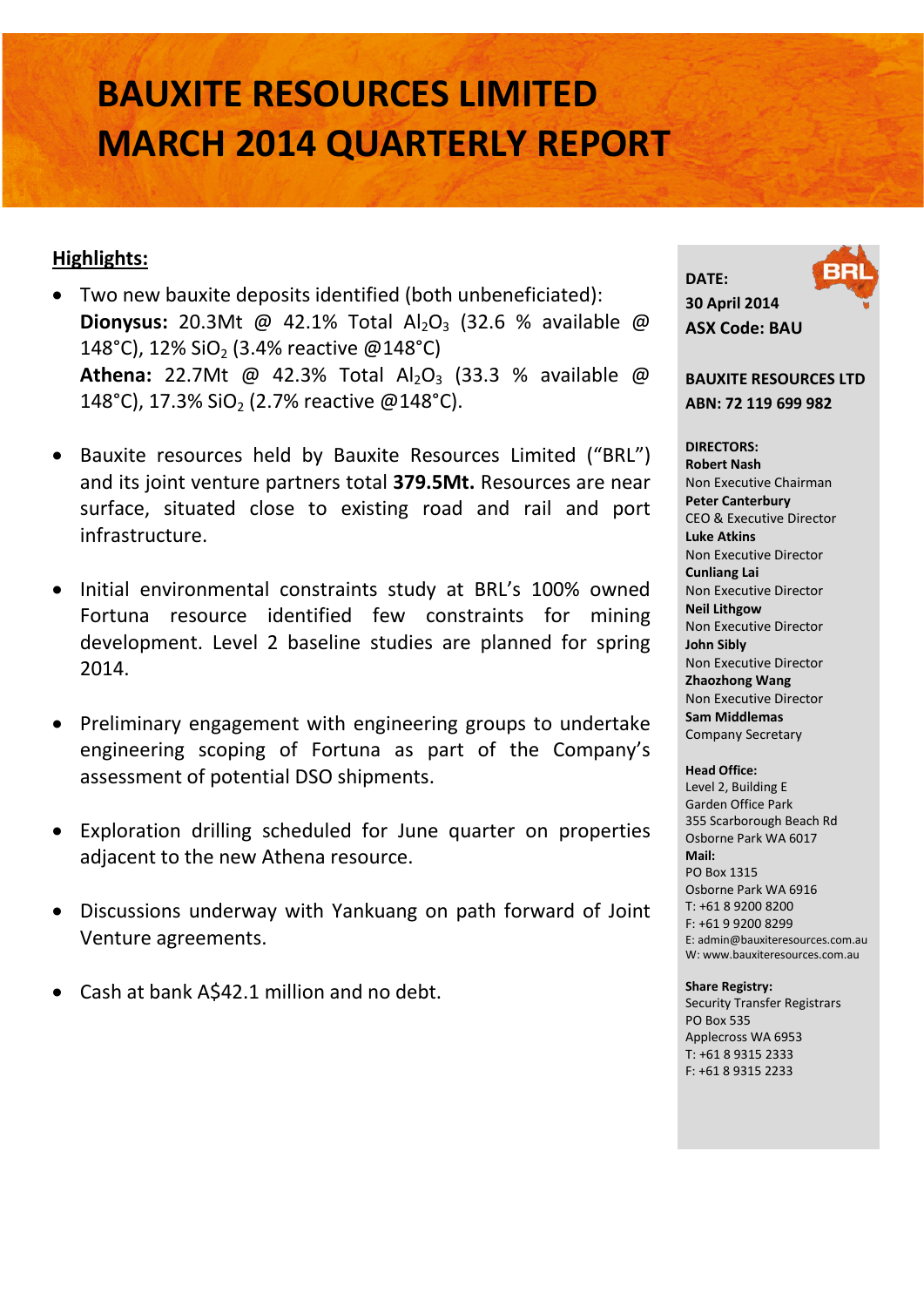

#### **ACTIVITY SUMMARY FOR MARCH 2014 QUARTER**

Bauxite Resources Limited ("BRL" or the "Company") has broadened its focus from pure exploration to include expansion exploration and mining development appraisal of bauxite within its extensive tenement holding in Western Australia's Darling Range, the largest bauxite and alumina-producing region in the world. Currently the Company and its Joint Venture partners hold ~8,598km<sup>2</sup> (5,202m<sup>2</sup> granted). Through a process of low cost targeting and exploration activities the Company has successfully identified 379.5 Million Tonnes (Mt) of refinery grade bauxite.

#### **DEVELOPMENT ACTIVITIES ON 100% BRL TENEMENTS**

#### **Fortuna - 100% BRL**

The Company has as one of its key strategic objectives to target direct shipping ore (DSO) export shipments from the Fortuna Deposit and continues to assess potential development of this deposit.

As part of this strategy the Company commissioned a flora, vegetation and fauna survey of the land where the Fortuna deposit is located. BRL has now received the initial draft of the Constraints Assessment from 360 Environmental and MMWC Environmental. No flora listed under the Environmental Protection and Biodiversity Conservation Act (EPBC) or gazetted as Threatened Flora under the Wildlife Conservation Act were recorded during field assessment, nor was evidence of any conservation significant fauna. A Level 2 flora, vegetation and fauna survey is planned to be undertaken in the spring of 2014.

The Fortuna resource estimate is currently based on available alumina grades determined predominantly by Fourier Transform Infra Red (FTIR) analysis (ASX announcement 04/09/13). All samples contained within the resource wireframes have been submitted to Nagrom in Perth, to undergo low temperature (148°C) digestion and analysis, the purpose being to provide greater confidence in resource grades used as inputs for conceptual mine planning and development studies.

The Company has commenced engagement with consultants to provide mining, processing, infrastructure and economic inputs to support high level scoping study investigation.

The Company continued discussions with landowners on converting properties from Exploration Access Agreements to Mining Agreements. In addition, conceptual mine planning activities have commenced to identify infill drilling targets.

The BRL Fortuna bauxite resource currently stands at 39.5Mt and is:

- situated on a small number of private landholdings;
- located approximately 60km north east of Perth, being 10km from the town of Wundowie; and
- in proximity to existing rail infrastructure approximately 12km to the north, providing a link to Kwinana around 120km away.

#### **EXPLORATION ACTIVITIES UNDERTAKEN UNDER THE JOINT VENTURE WITH HD MINING**

In 2010 the Company entered into a joint venture (JV) with HD Mining ("HDM") a wholly-owned subsidiary of the Shandong Bureau No1 Institute of Geology & Minerals (Shandong) to explore for bauxite. The JV allows for HDM to fund 100% of exploration and feasibility costs for HDM to earn 60% interest of the bauxite rights upon a decision to mine.

During the March quarter the HDM JV announced a maiden resource estimate at Dionysus (ASX announcement 24/03/14). A maiden estimate was undertaken at Athena during the period, finalised early in the June quarter (ASX announcement 03/04/14).

#### **Dionysus (North Darling Range)**

The Company announced a maiden resource at Dionysus during the quarter of 20.3Mt @ 42.1% Al<sub>2</sub>O<sub>3</sub> (total), 32.6%  $\mathsf{Al}_2\mathsf{O}_3$  (available at 148°C),  $\mathsf{3.4\%}$   $\mathsf{SiO}_2$  (reactive at 148°C). This entirely new resource in the northern Darling Range is located on one private landholding, approximately 100km north east of Perth, and situated 12km from existing rail infrastructure providing a link to Kwinana Port. The resource comprises a bauxite horizon up to 8.5m thick (average 3m) that is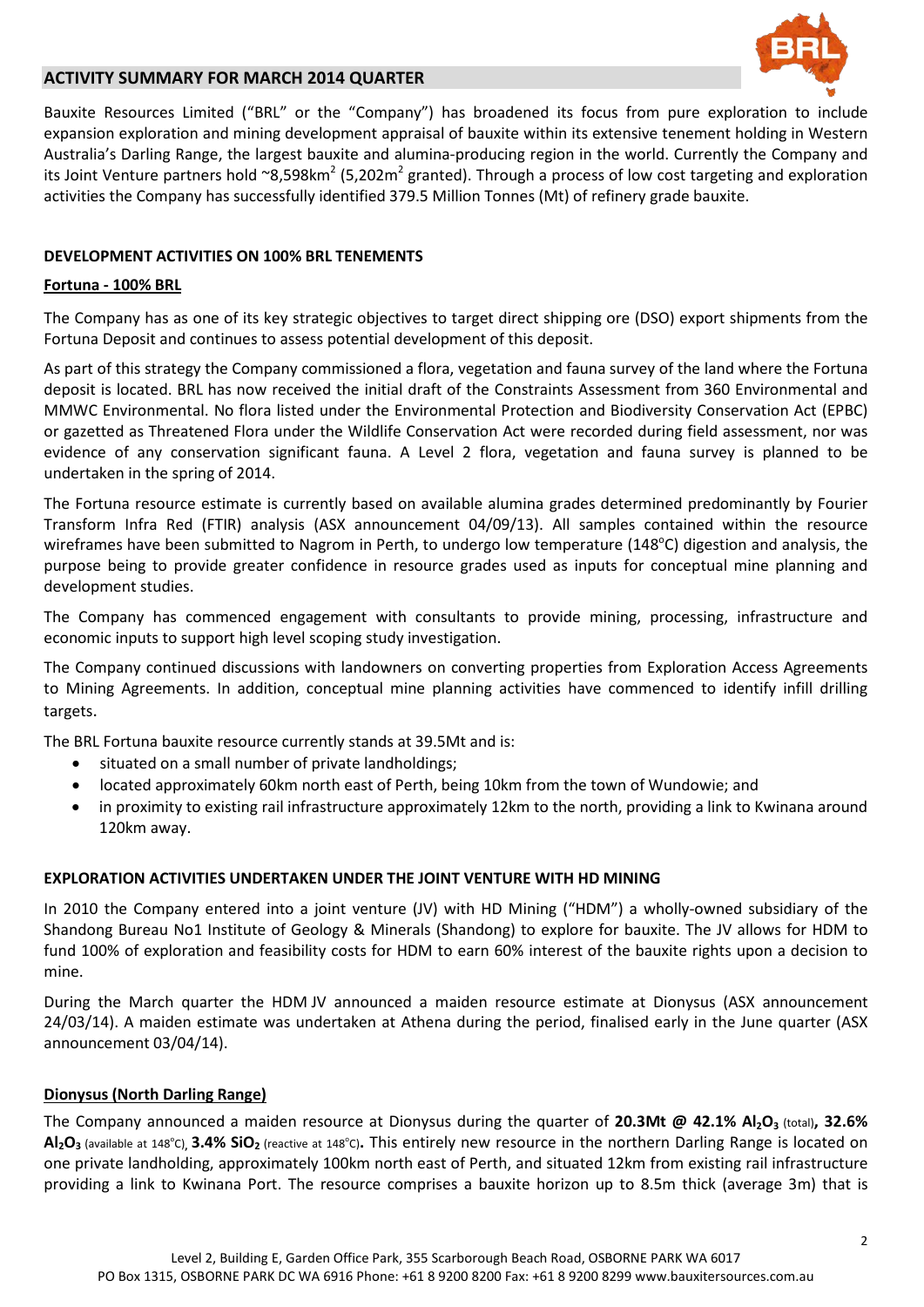

typically covered by <2m of loose overburden. Company geologists are currently reviewing other properties in the region with a view to carry out further drilling next field season, and look to build on the existing resource.

#### **Athena (East Darling Range)**

Resource estimation was carried out at Athena during the period, finalised early in the June quarter. The maiden resource stands at 22.7Mt @ 42.3% Al<sub>2</sub>O<sub>3</sub> (total), 33.3% Al<sub>2</sub>O<sub>3</sub> (available at 148°C)<sub>,</sub> 2.7% SiO<sub>2</sub> (reactive at 148°C). Athena is situated on a small number of private landholdings on exploration licences E70/3180 and E70/3890, and displays bauxite thickness up to 13m (average 3m). The resource is situated to the east of BHP Billiton's Western Australia's State Agreement which supplies the Worsley Alumina Refinery.

The HDM JV is now looking to access additional highly prospective properties surrounding the existing resource with a view to expand this resource.

#### **EXPLORATION ACTIVITIES UNDERTAKEN UNDER THE JOINT VENTURE WITH YANKUANG RESOURCES**

In January 2011, BRL executed a JV with Yankuang Resources Pty Ltd for the development of both bauxite mining and alumina refining in Western Australia. Under the Resources Joint Venture ("BRJV") Yankuang fund 70% of all resource development costs for a 70% interest in the resources of the joint venture. To date this JV has defined in excess of 260Mt of bauxite, of which 218.7Mt is located in the JV's flagship Felicitas Deposit in the Northern Darling Range Region. (See Table 1)

As previously announced the Joint Venture with Yankuang has a second JV agreement for a greenfield alumina refinery in Western Australia subject to a feasibility study ("ARJV"). The approval of the budget and time lines for completion of the alumina refinery BFS have previously been deferred to allow the parties to investigate other confidential possibilities. The deferral was previously announced in the December 2011 Quarterly Activities report on 31 January 2012

With the recent announcement of Indonesian export bans for bauxite, BRL has indicated its desire for this Alumina Refinery BFS under the BAJV to commence. Unfortunately due to current budgetary constraints with the Yankuang group there remains a reluctance to proceed with the alumina refinery BFS as required under the JV agreement.

Following senior management changes within Yankuang, a series of site visits to Felicitas by delegations of representatives from Yankuang from China, the retirement and the recent appointments of new Yankuang appointees to the BRL and BAJV boards, BRL met with Yankuang on  $1<sup>st</sup>$  April 2014, to work through a number of options for moving forward with the joint ventures. The parties will continue to discuss the proposed development options with a view of moving this world scale bauxite project ahead in the near term.

#### **Felicitas - 30% BRL**

During the quarter the Company carried out infill drilling at the Felicitas deposit which currently stands at 218.7Mt, of which 157.2Mt is in the measured and indicated category.

It is envisaged the additional drilling, at nominal 40m x 40m spacing, will enable resource conversion of additional tonnes into the measured category.

The current Felicitas resource area extends across approximately 4,200Ha (42km<sup>2</sup>) of large private landholdings, 10km north of Wundowie and 60km north northeast of Perth (Figure 1).

The deposit is situated on a small number of large private landholdings, readily accessible by road, and has been largely cleared for farming and grazing, with the northern boundary of the resource within 5km of existing rail infrastructure and being approximately 120km by rail to the Kwinana port.

#### **Vallonia (North Darling Range)**

During the quarter the Company surrendered exploration licence E70/3003, as part of the ongoing strategy to maintain only high priority tenure. This tenement contains the Vallonia bauxite resource (1.5Mt), and as such the resource summary table (Table 1) has been adjusted to reflect the change in total resources.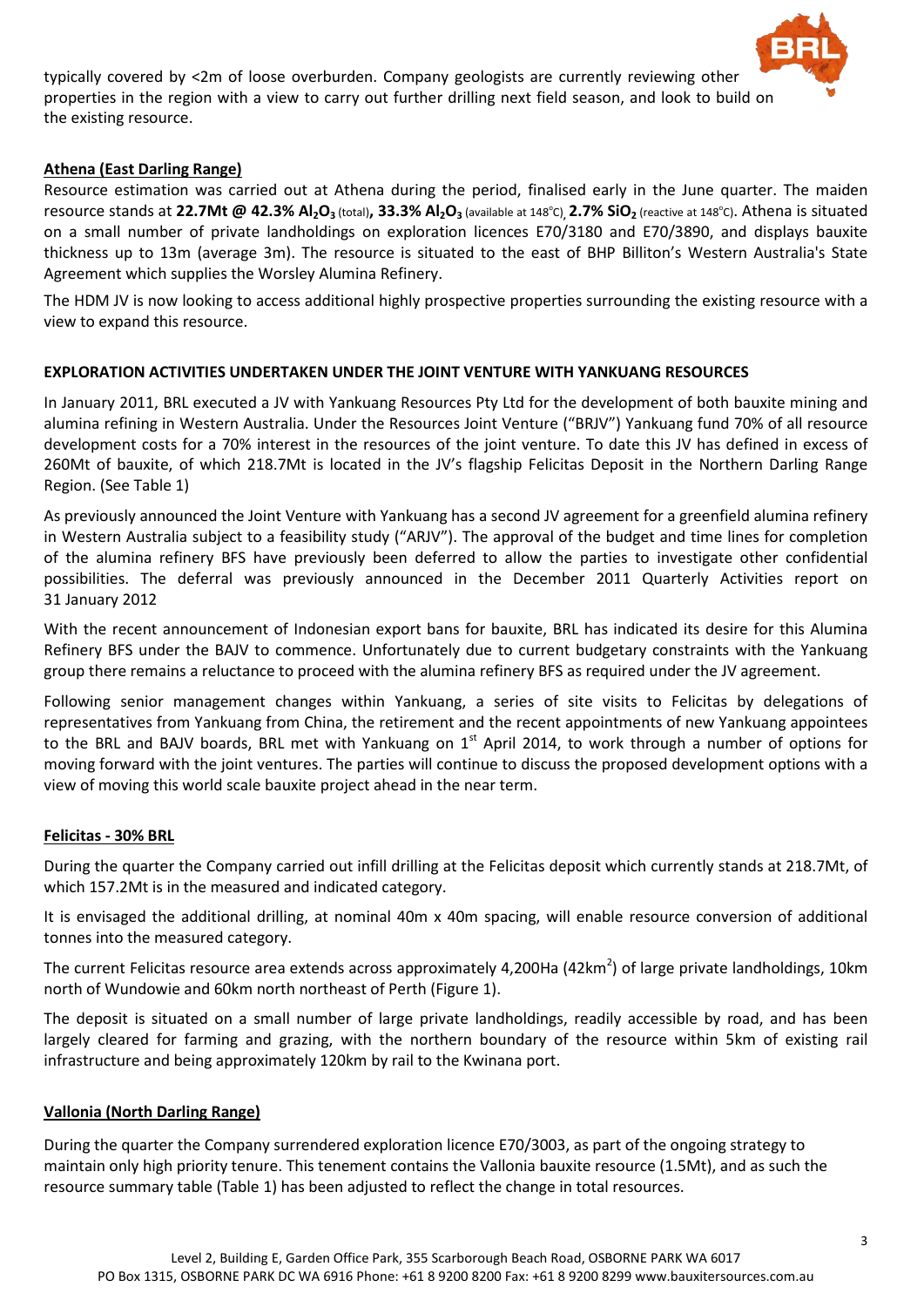



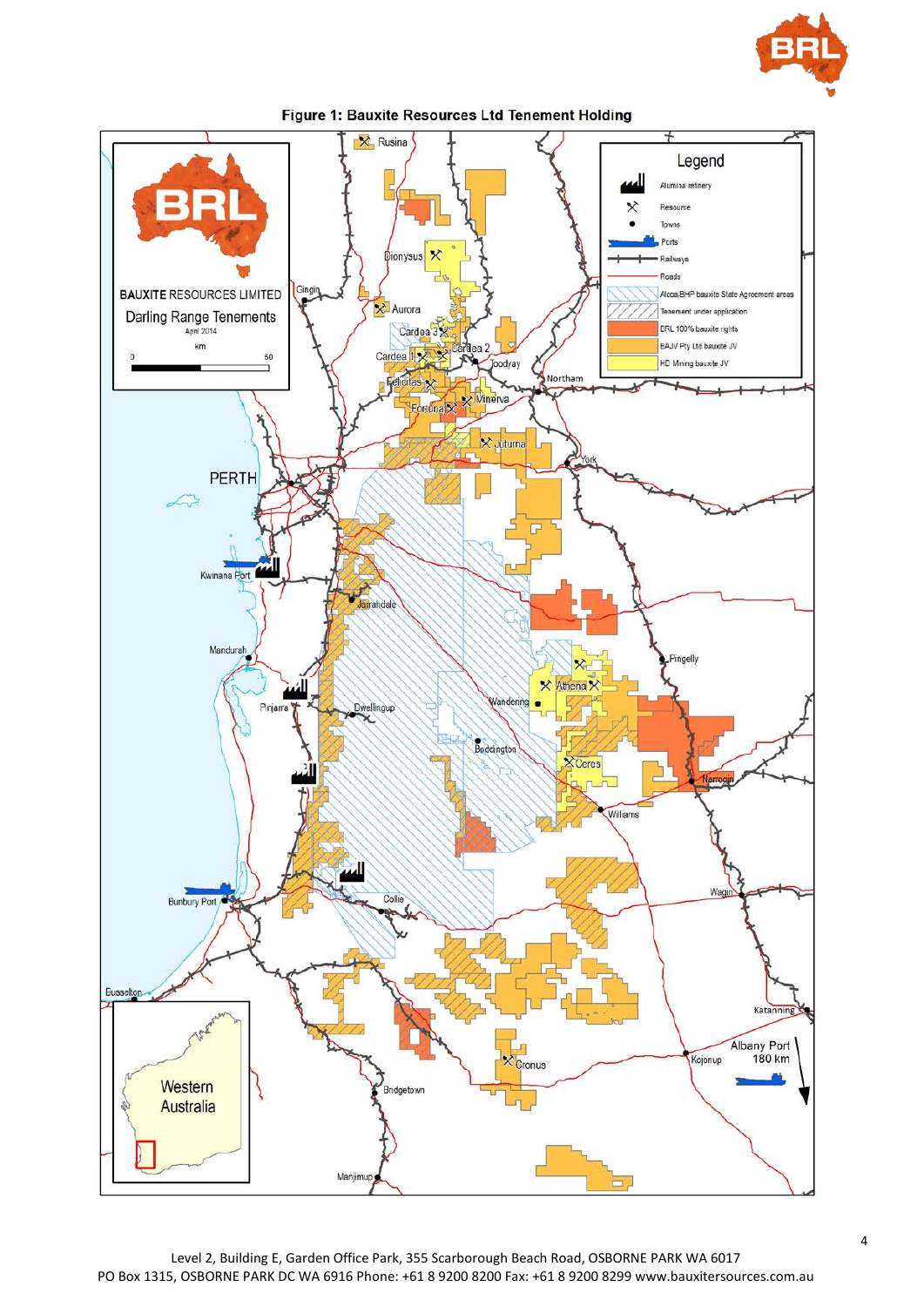

#### **Table 1: BRL Bauxite Projects in south west Western Australia – Resource Summary Table**

|                                       | <b>Size</b> | $Al2O3$ (total) | Al <sub>2</sub> O <sub>3</sub> | $SiO2$ (total) | SiO <sub>2</sub>           |                                  |
|---------------------------------------|-------------|-----------------|--------------------------------|----------------|----------------------------|----------------------------------|
| Deposit &<br><b>Classification</b>    | Mt          | $\%$            | (available at 148C)<br>$\%$    | %              | (reactive at 148C)<br>$\%$ | <b>JV &amp; Resource Details</b> |
| Fortuna                               |             |                 |                                |                |                            |                                  |
| Inferred                              | 39.5        | 37.3            | 28.8                           | 5.2            | 1.6                        | <b>BRL JORC 2012</b>             |
| BRL 100% sub-total                    | 39.5        | 37.3            | 28.8                           | 5.2            | 1.6                        |                                  |
|                                       |             |                 |                                |                |                            |                                  |
| <b>Felicitas</b>                      |             |                 |                                |                |                            |                                  |
| Measured                              | 53.2        | 39.1            | 30.7                           | 5.8            | 1.4                        | <b>BAJV JORC 2012</b>            |
| Indicated                             | 104.0       | 39.3            | 30.1                           | 8.9            | 1.9                        | <b>BAJV JORC 2012</b>            |
| Inferred                              | 61.5        | 38.9            | 29.6                           | 11.5           | 2.4                        | <b>BAJV JORC 2012</b>            |
| Cardea 3 (BAJV)                       |             |                 |                                |                |                            |                                  |
| Indicated                             | 4.7         | 42.5            | 31.1                           | 11.6           | 3.2                        | <b>BAJV JORC 2012</b>            |
| Inferred                              | 9.5         | 41.0            | 30.1                           | 12.6           | 3.5                        | E70/3432                         |
| Minerva                               |             |                 |                                |                |                            |                                  |
| Inferred                              | 2.2         | 38.7            | 28.9                           | 20.3           | 3.9                        | <b>BAJV JORC 2004</b>            |
| Aurora                                |             |                 |                                |                |                            |                                  |
| Indicated                             | 12.0        | 43.5            | 33.0                           | 9.1            | 3.1                        | <b>BAJV JORC 2012</b>            |
| Inferred                              | 3.9         | 41.3            | 30.2                           | 14.4           | 4.0                        |                                  |
| Rusina                                |             |                 |                                |                |                            |                                  |
| Inferred                              | 3.7         | 40.3            | 29.1                           | 15.7           | 5.3                        | <b>BAJV JORC 2004</b>            |
| Juturna                               |             |                 |                                |                |                            |                                  |
| Inferred                              | 8.2         | 40.2            | 29.9                           | 23.1           | 3.9                        | <b>BAJV JORC 2004</b>            |
| Cronus                                |             |                 |                                |                |                            |                                  |
| Inferred                              | 2.8         | 39.3            | 28.3                           | 13.3           | 2.8                        | <b>BAJV JORC 2004</b>            |
| <b>BAJV sub-total</b>                 | 265.7       | 39.5            | 30.2                           | 9.8            | 2.2                        |                                  |
|                                       |             |                 |                                |                |                            |                                  |
| Athena                                |             |                 |                                |                |                            |                                  |
| Inferred                              | 22.7        | 42.3            | 33.3                           | 17.3           | 2.7                        | HDMJV JORC 2012                  |
| <b>Dionysus</b>                       |             |                 |                                |                |                            |                                  |
| Inferred                              | 20.3        | 42.1            | 32.6                           | 12             | 3.4                        | HDMJV JORC 2012                  |
| Cardea (1&2)                          |             |                 |                                |                |                            |                                  |
| Inferred                              | 6.4         | 41.8            | 29.3                           | 15.7           | 4.3                        | HDMJV JORC 2004                  |
| Cardea 3 (HDM)                        |             |                 |                                |                |                            |                                  |
| Indicated                             | 1.5         | 42.8            | 30.0                           | 16.8           | 4.0                        | HDMJV JORC 2012                  |
| Inferred                              | 8.4         | 40.3            | 28.9                           | 17.0           | 4.4                        | E70/3160                         |
| <b>Ceres</b>                          |             |                 |                                |                |                            |                                  |
| <b>Inferred</b>                       | 15.0        | 40.9            | 31.7                           | 19.5           | 3.0                        | HDMJV JORC 2004                  |
| <b>HDM sub-total</b>                  | 74.3        | 41.7            | 31.9                           | 16.1           | 3.3                        |                                  |
|                                       |             |                 |                                |                |                            |                                  |
| <b>Total Measured</b>                 | 53.2        | 39.2            | 30.5                           | 5.8            | 1.3                        | Apr- $14$                        |
| <b>Total Indicated</b>                | 122.2       | 39.9            | 30.4                           | 9.1            | 2.1                        | Apr-14                           |
| <b>Total Inferred</b>                 | 204.1       | 39.8            | 30.3                           | 12.7           | 2.8                        | Apr-14                           |
| South West WA<br><b>TOTAL Bauxite</b> | 379.5       | 39.7            | 30.4                           | 10.6           | 2.4                        | Apr-14                           |

*# Fortuna grades based on FTIR analysis with ~10% samples validated by low temperature (148<sup>o</sup> ) caustic digest and ICP analysis. All other resources were based on low temperature (148<sup>o</sup> ) caustic digest and ICP analysis. This method simulates the low temperature Bayer process.*

*#Available Alumina figures were based on low temperature (148<sup>o</sup> ) caustic digest- High temperature digestion may result in higher available alumina however the exact extent of this increase is not known at this time*

*BRL - BRL retain 100% beneficial interest in bauxite*

*BAJV - Bauxite Alumina Joint Venture area with Yankuang Resources Ltd where the BRL retains 30% beneficial interest in the bauxite rights.*

*HDMJV – Resources within joint venture with HD Mining & Investments Pty Ltd, the wholly owned subsidiary of Shandong Bureau No.1 Institute for Prospecting of Geology & Minerals. At the time of writing the Company retains 100% beneficial interest. HD Mining can earn up to 60 % of bauxite rights upon completion of certain milestones including completion of a BFS leading to a decision to mine*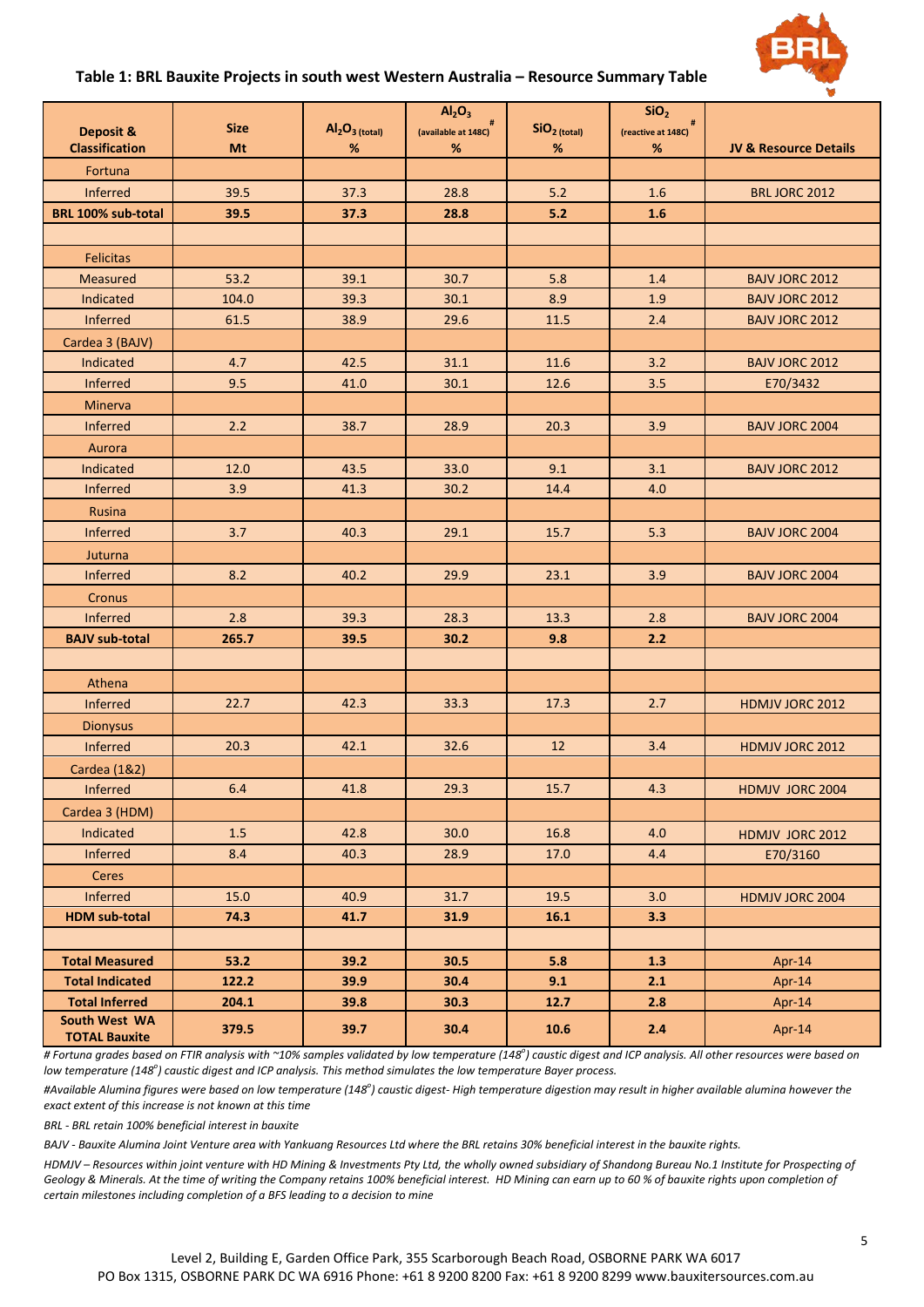

#### **COMPETENT PERSON STATEMENT**

The information in this report that relates to **Cardea1&2, Juturna, Minerva and Rusina** Mineral Resources is based on information compiled by Peter Senini who is a Member of the Australian Institute of Geoscientists. Mr Senini was an employee of the Company at the time of resource estimation and remains competent person for the above mentioned resources. He has sufficient experience which is relevant to the style of mineralisation and type of deposit under consideration and to the activity which he is undertaking to qualify as a Competent Person as defined in the 2012 Edition of the Australasian Code for Reporting of Exploration Results, Mineral Resources and Ore Reserves'. Mr Senini consents to the inclusion in the report of the matters based on his information in the form and context in which it appears.

The information in this report that relates to **Felicitas, Cardea3, Aurora, Ceres, Cronus, Fortuna, Dionysus and Athena** Mineral Resources is based on information compiled by Graham de la Mare who is a Member of the Australian Institute of Geoscientists. Mr de la Mare is employed by RungePincockMinarco (RPM). Mr de la Mare has sufficient experience which is relevant to the style of mineralisation and type of deposit under consideration and to the activity which he is undertaking to qualify as a Competent Person as defined in the 2012 Edition of the Australasian Code for Reporting of Exploration Results, Mineral Resources and Ore Reserves'. Mr de la Mare consents to the inclusion in the report of the matters based on his information in the form and context in which it appears.

The information in this announcement that relates to **Exploration results** is based on information compiled by Mark Menzies, who is a member of the Australian Institute of Geoscientists. Mr Menzies is a qualified geologist and a full time employee, and has sufficient experience which is relevant to the style of mineralisation and type of deposit under consideration and to the activity which he is undertaking to qualify as a Competent Person as defined in the 2012 Edition of the "Australasian Code for Reporting of Exploration Results, Mineral Resources and Ore Reserves". Mr Menzies has consented to the inclusion in this announcement of the Exploration Information in the form and context in which it appears.

#### **JORC Code Compliant Public Reports**

The Company advises that this material contains summaries of Exploration Results and Mineral Resources as defined in the 2012 Edition of the 'Australian Code for Reporting of Exploration Results, Mineral Resources and Ore Reserves' (JORC Code). The JORC compliant Public Reports released to the ASX declaring exploration results or resources referred to can be viewed on both the ASX and the Company websites, free of charge.

The company confirms that it is not aware of any new information or data that materially affects the information included in the original market announcement and, in the case of estimates of Mineral Resources that all material assumptions and technical parameters underpinning the estimate in the relevant market announcement continue to apply and have not materially changed. The company confirms that the form and context in which the Competent Person's findings are presented have not materially modified from the original market announcement.



#### **Figure 2: Bauxite Resource growth chart – Refer Table 1 for resource summary details.**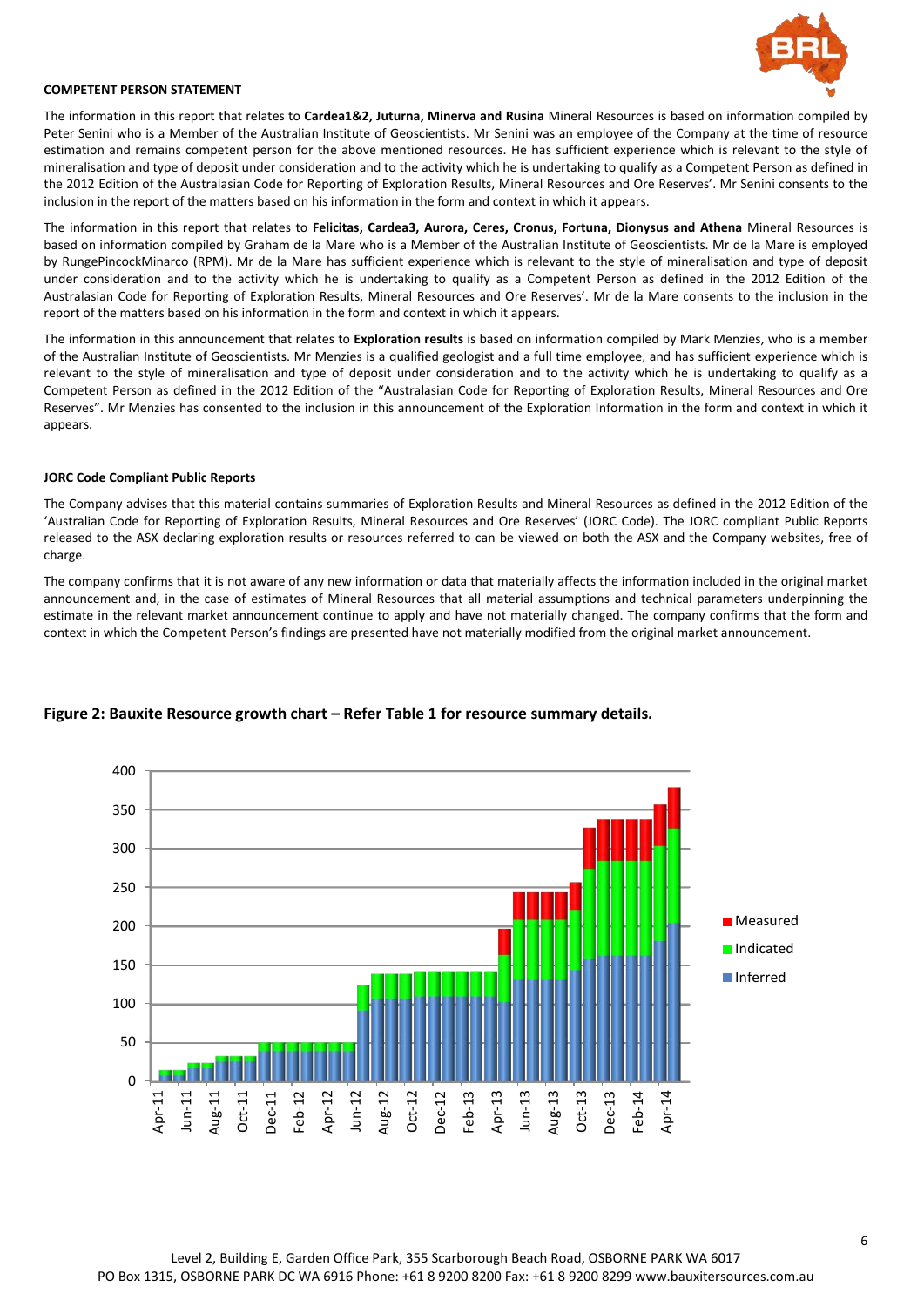

## **CORPORATE**

#### **Bauxite Market**

In the reporting quarter the Indonesian Government confirmed the ban on bauxite exports from Indonesia would remain. Last year it is estimated approximately 42 million tonnes of bauxite was exported from Indonesia to China. Combined with other imports, China has built up an estimated 12 month stockpile of required bauxite imports. Once these stockpiles are exhausted it is expected that China will require several new significant sources of imported bauxite to satisfy demand out of China. Australia logistically is well placed to supply this demand and Western Australia is currently the largest bauxite producing region in the world. BRL's bauxite resources located near existing rail infrastructure provides an opportunity for low capital cost and nearer term start-up of direct shipment export of bauxite from Western Australia. Australia's proximity to China means Australia has a logistical advantage to many other alternative supply sources and therefore positions the Company well to take advantage of the increase in demand for Australian bauxite.

The April 2014 Harbor Aluminium Price Outlook headlines "Growing Expectations of a Market Deficit, Improved Sentiment and Price Readings".



**CHINESE APPARENT IMPORTED BAUXITE INVENTORY\*** 

(monthly data: in million mtons vs months of consumption)







*\*\*Months of consumption*

Though bauxite stocks remain high in China there are indications that the Indonesian ban on bauxite exports has started to reduce inventories. *Source: HARBOR Alumina/Bauxite Intelligence report, March April 2014.*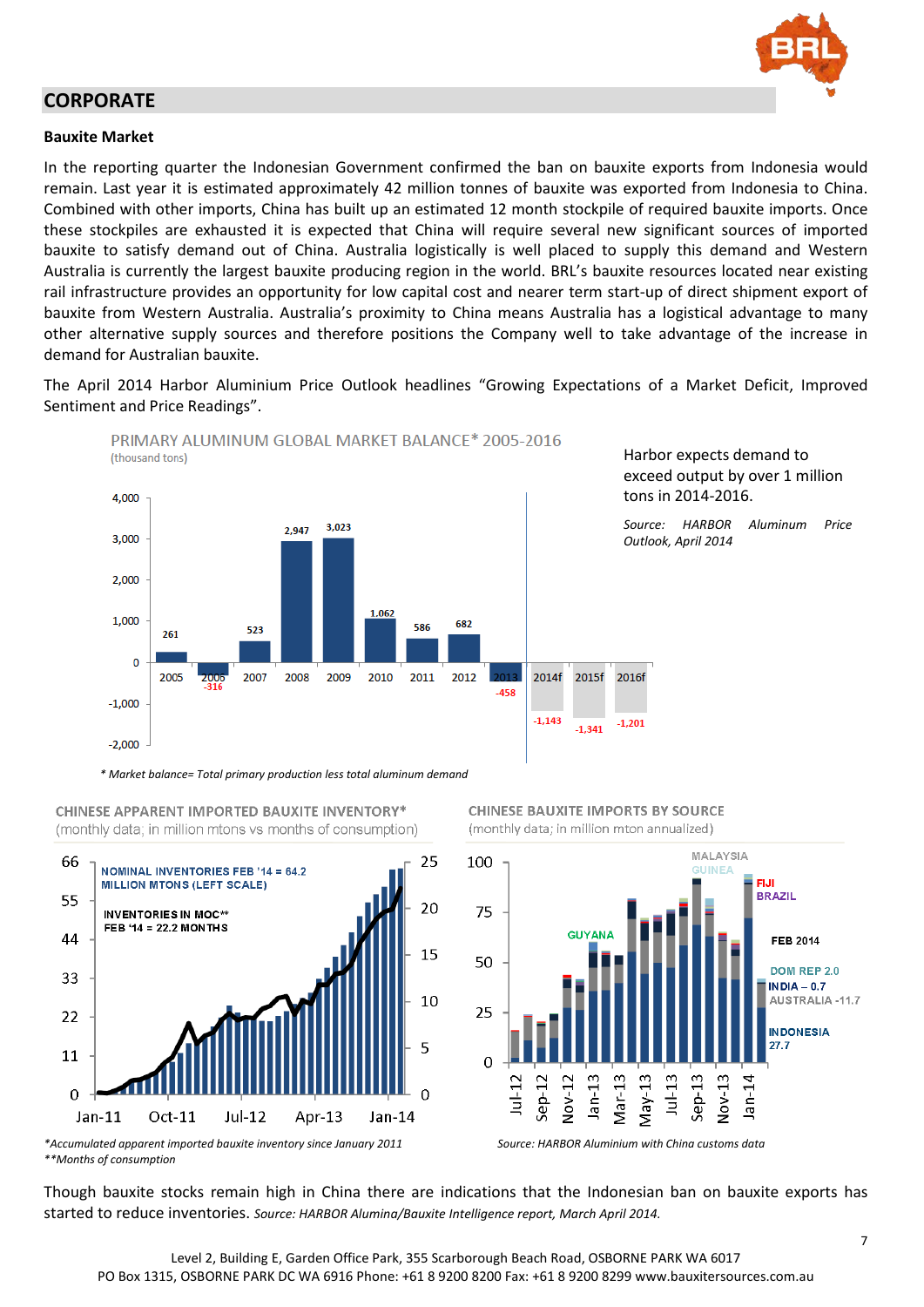



**LME and SHFE Reported Aluminum Stocks** (metric ton)

Source: LME, SHFE



#### Bauxite import and price by country in February 2014 (CIF to Chinese Port)

| (Unit: kt)            | Dec 13       | Jan 14      | Feb 14       | Jan-Feb 14   | %Change<br>Jan-Feb 14/13 | Price (USD/t)<br>Feb 14 | Price (USD/t)<br>Jan 14  | Price (USD/t)<br>Feb 13 |
|-----------------------|--------------|-------------|--------------|--------------|--------------------------|-------------------------|--------------------------|-------------------------|
| India                 | 281          | 98          | 54           | 151          | $-86.47$                 | 57.80                   | 58.20                    | 55.39                   |
| Indonesia             | 3,533        | 6,140       | 2,128        | 8,268        | 42.10                    | 51.15                   | 49.48                    | 44.94                   |
| Malaysia              | $\mathbf{0}$ | $\mathbf 0$ | $\mathbf{0}$ | $\bf{0}$     |                          | ٠                       | $\overline{\phantom{0}}$ |                         |
| Ghana                 | 140          | 87          | $\mathbf{0}$ | 87           | 17.20                    | ٠                       | 85.75                    | 74.78                   |
| Guinea                | $\bf{0}$     | 125         | $\bf{0}$     | 125          | $-68.14$                 | ۰                       | 70.50                    | 73.50                   |
| <b>Brazil</b>         | 197          | $\bf{0}$    | $\mathbf{0}$ | $\bf{0}$     | ٠                        | ٠                       | ٠                        |                         |
| Dominican<br>Republic | $\bf{0}$     | 149         | 152          | 301          | 466.41                   | 61.00                   | 62.10                    |                         |
| Guyana                | $\bf{0}$     | $\mathbf 0$ | $\mathbf{0}$ | $\mathbf{0}$ | ۰                        | ٠                       | $\overline{\phantom{a}}$ |                         |
| Australia             | 1,001        | 1.417       | 896          | 2,312        | 22.29                    | 55.95                   | 55.65                    | 55.45                   |
| Fiji                  | 65           | $\bf{0}$    | $\bf{0}$     | $\bf{0}$     | ٠                        | ٠                       | ۰                        | 56.18                   |

#### Alumina import by country in February 2014

| (Unit: tonne, | Quantity in | Quantity in | %Change Y-o-Y    | Value in    | Value in    | %Change Y-o-Y |
|---------------|-------------|-------------|------------------|-------------|-------------|---------------|
| USD)          | Feb 14      | Jan-Feb 14  | Jan-Feb<br>14/13 | Feb 14      | Jan-Feb 14  | Jan-Feb 14/13 |
| Australia     | 348.991     | 896.367     | 7.18             | 116.545.583 | 306.113.844 | 5.81          |
| India         | 30,357      | 90.825      | 27339.58         | 11,019,591  | 32,157,440  | 23020.05      |
| Vietnam       | 49.411      | 80.771      | -                | 16.622.453  | 26.830.881  |               |
| <b>USA</b>    | 34.028      | 34.187      | 16537.97         | 15.657.880  | 16.220.079  | 782.74        |
| France        | 701         | 1.998       | 109.46           | 721,380     | 2.010.732   | 46.93         |
| Japan         | 1.068       | 1.762       | 59.93            | 2,623,240   | 4,716,585   | 88.24         |

*Source: Antaike Alumina & Aluminum Monthly, April 2014, No.208.*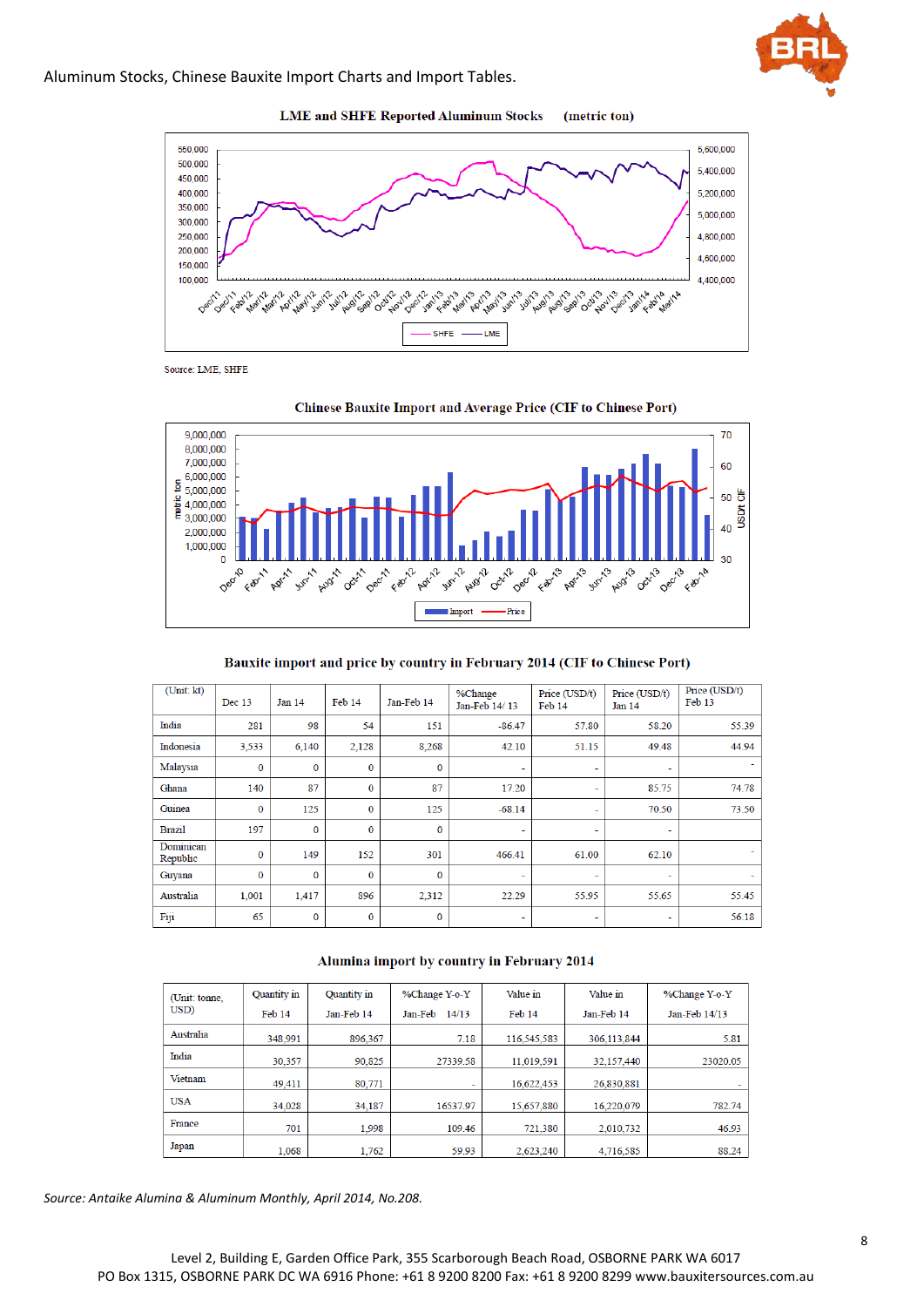

#### **Share Buyback**

As of 31 March 2014, BRL had purchased 3,896,400 shares (out of a maximum of 23,537,989 shares) under the buyback for a total consideration of \$459,835 and at an average purchase price of \$0.118 cents per share. Paterson Securities Limited is the appointed broker for the share buyback program. The share buy-back was suspended in late September 2013 following receipt of the IMF funded claim referred to below. The Board will keep the decision to suspend under review subject to legal advice.

#### **Potential Legal Claim**

Further to the Company announcements in June & July 2010 in respect to IMF's proposal to fund legal action against BRL, the Company received a proposed claim which alleges that the Company engaged in misleading and deceptive conduct in September 2009. The proposed claim is on behalf of a pool of investors who acquired shares in the Company in the share placement that occurred in October 2009. During the quarter lawyers for the parties participated in pre-action conferral to discuss the merits of the claim with a view to seeking a potential resolution of the claim. No agreed resolution has been reached at this stage. Whilst the Company has prepared and remains ready to defend any claim commenced by IMF if required, it believes a timely settlement of the claim, if it can be achieved on reasonable terms, would allow the Company to focus on the development and monetisation of its substantial bauxite interests. The detail of the discussions between the parties are confidential and privileged.

#### **Cash Position**

As at 31 March 2014, BRL had a cash balance of \$42.1 million and no debt.

**Peter Canterbury CEO, Bauxite Resources Ltd**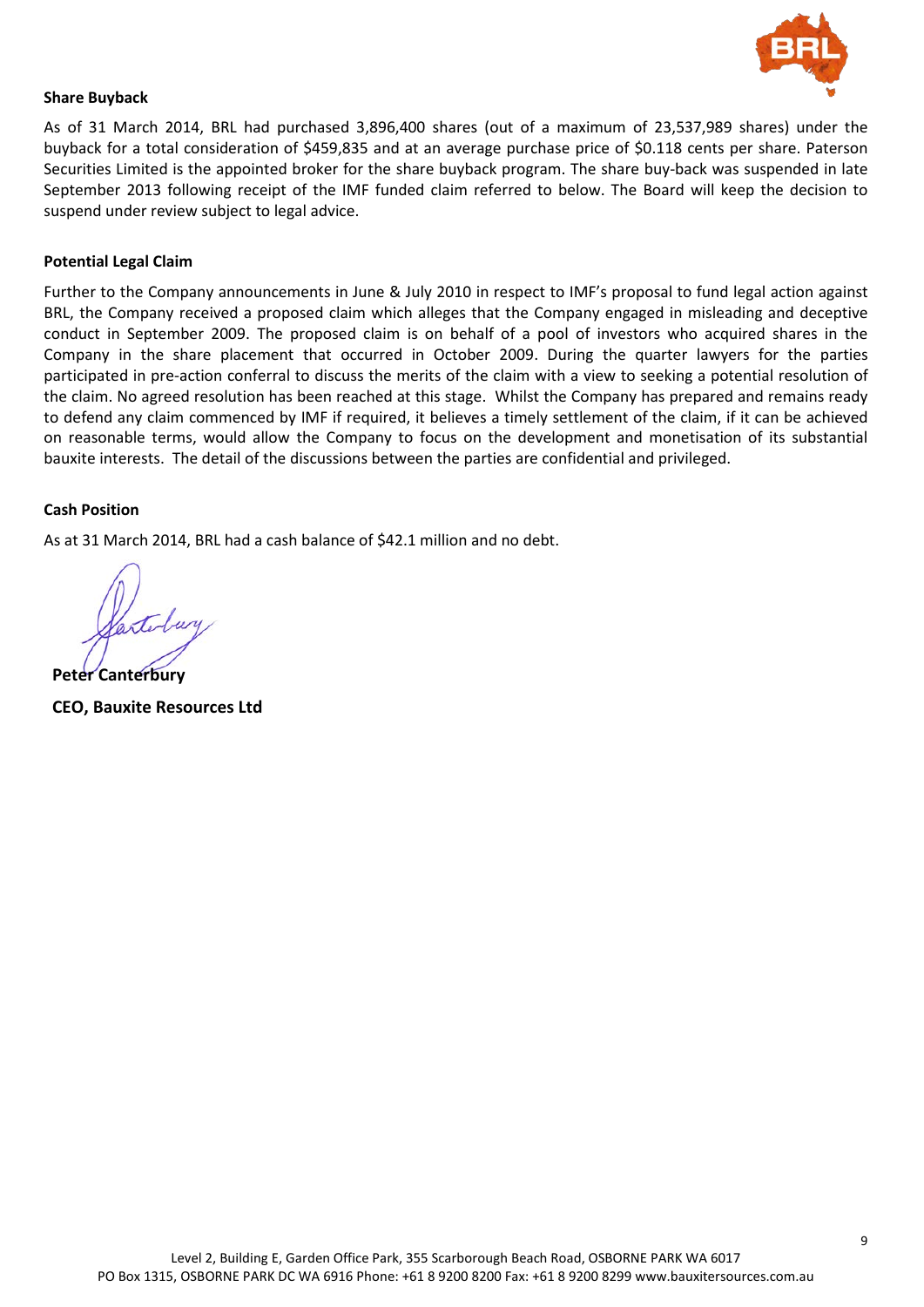

#### **SCHEDULE OF MINING TENEMENTS HELD AS AT 31 MARCH 2014**

#### **YANKUANG JOINT VENTURE INTERESTS**

Bauxite Resources Limited has 30% interest in the bauxite rights on the tenements below. BRL retain 100% interest in other minerals on tenements below except E70/3366 and E70/3730

| <b>Tenement</b> | Location/<br><b>Tenement Name</b> | <b>Status</b> | <b>Tenement</b> | Location/<br><b>Tenement Name</b> | <b>Status</b> |
|-----------------|-----------------------------------|---------------|-----------------|-----------------------------------|---------------|
| E70/3366        | <b>Mackrin Hill</b>               | Granted       | E70/3651        | Mt Talbot                         | Granted       |
| E70/3730        | <b>Bakers Hill</b>                | Granted       | E70/3487        | Hotham                            | Granted       |
| E70/3826        | <b>Silver Hills</b>               | Granted       | E70/3488        | Kokendin                          | Granted       |
| E70/3002        | <b>Berry Brow</b>                 | Granted       | E70/3491        | Minigin                           | Granted       |
| E70/3007        | Gillingarra                       | Granted       | E70/3565        | Dinninup                          | Granted       |
| E70/3064        | Bindoon                           | Granted       | E70/3572        | Wahkinup                          | Granted       |
| E70/3159        | Jimperding                        | Granted       | E70/3573        | Condinup                          | Granted       |
| E70/3432        | West Toodyay                      | Granted       | E70/3574        | Gnowergerup                       | Granted       |
| E70/3564        | Bejoording                        | Granted       | E70/3624        | Mokup Hill                        | Granted       |
| E70/3597        | <b>Boonaring Hill</b>             | Granted       | E70/3643        | <b>Crossing Pool</b>              | Granted       |
| E70/3598        | Coolingoort                       | Granted       | E70/3644        | Moodiarrup                        | Granted       |
| E70/3688        | Kodara                            | Granted       | E70/3835        | <b>Bakers Hill</b>                | Granted       |
| E70/3731        | <b>Bakers Hill</b>                | Granted       | E70/3205        | Hotham                            | Application   |
| E70/3900        | Jimperding Hill                   | Granted       | E70/3471        | Boyup Brook                       | Application   |
| E70/4021        | Miwana                            | Granted       | E70/3472        | Mairdebring                       | Application   |
| E70/4022        | Boononging                        | Granted       | E70/3576        | Darkan                            | Application   |
| E70/3206        | Mt Gorrie                         | Application   | E70/3486        | Coodjatotine                      | Application   |
| E70/3193        | Beechina                          | Application   | E70/3746        | Dryandra                          | Application   |
| E70/3528        | <b>Avon Valley</b>                | Application   | E70/3102        | Collie Road                       | Application   |
| E70/3537        | <b>Bald Hill</b>                  | Application   | E70/3194        | Jarrahdale                        | Application   |
| E70/3707        | <b>Trig Road</b>                  | Application   | E70/3195        | Harvey                            | Application   |
| E70/4010        | Woorooloo                         | Application   | E70/3196        | Dandalup                          | Application   |
| E70/4011        | <b>Keating Road</b>               | Application   | E70/3197        | Pt Solid                          | Application   |
| E70/3485        | <b>Taurus</b>                     | Application   | E70/3204        | Wugong                            | Application   |

#### **HD MINING & INVESTMENTS JOINT VENTURE TENEMENTS (Farm out Agreement)**

The JV requires HD Mining to fund 100% of all exploration and feasibility costs to earn up to 60% of the bauxite rights. HD Mining is currently working towards obtaining 40% interest in the bauxite rights on the tenements below. This will be triggered if HD Mining enters into a binding commitment to undertake a feasibility study on the tenements. Should HD Mining and BRL make a decision to mine, HD Mining will earn an additional 20% interest in bauxite rights. BRL maintains 100% interest in other minerals. At the date of this report BRL still has 100% interest in these tenements.

| <b>Tenement</b> | Location/<br><b>Tenement Name</b> | <b>Status</b> |
|-----------------|-----------------------------------|---------------|
| E70/3160        | Toodyay                           | Granted       |
| E70/3405        | Victoria Plains                   | Granted       |
| E70/3179        | Congelin                          | Granted       |
| E70/3180        | Dattening                         | Granted       |
| E70/3890        | Wandering                         | Granted       |
| E70/3599        | Goodenine Pool                    | Application   |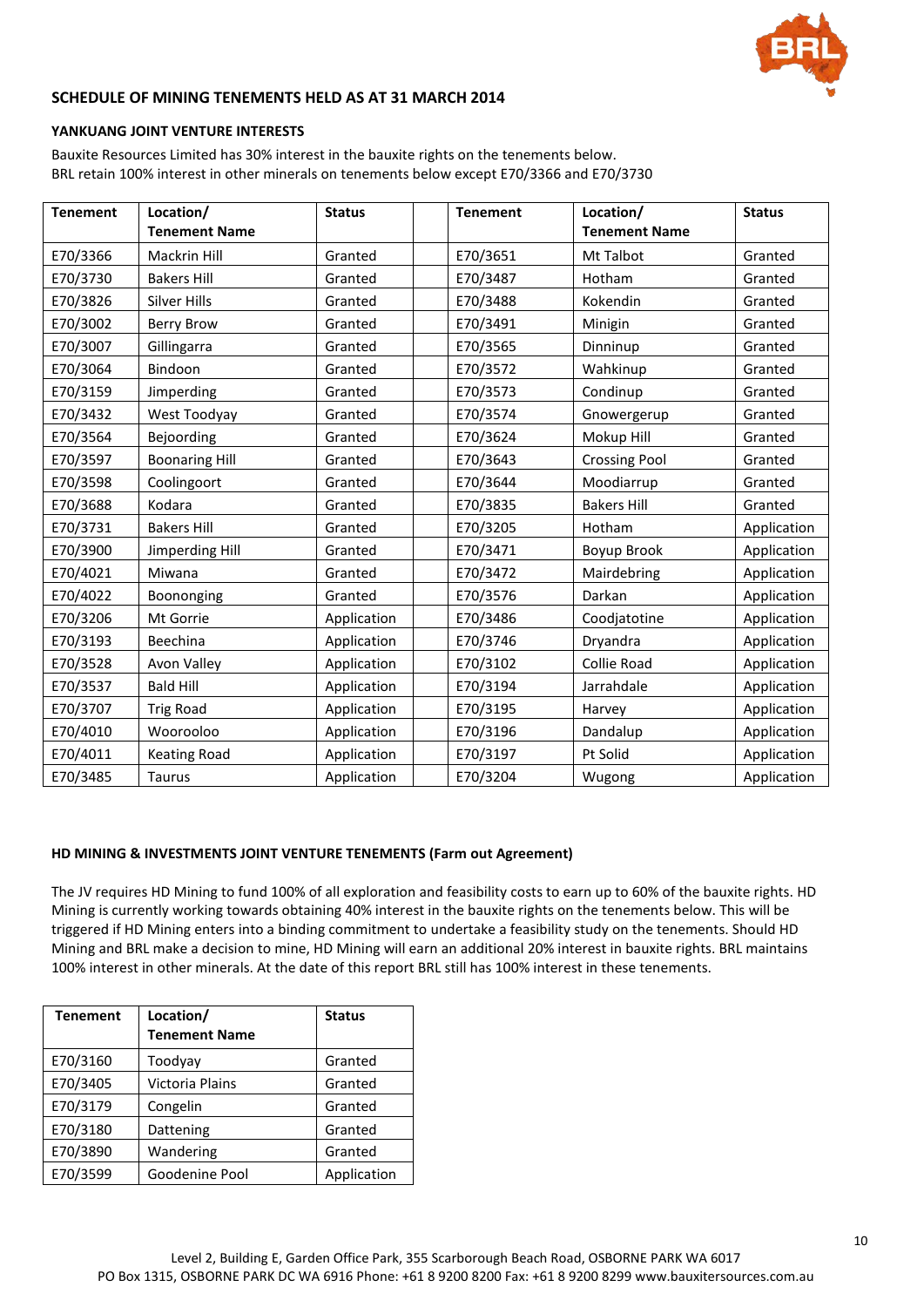

#### **BRL TENEMENTS (100%)**

BRL retain 100% interest in bauxite and other minerals on the following tenements

| <b>Tenement</b> | Location/               | <b>Status</b> |
|-----------------|-------------------------|---------------|
|                 | <b>Tenement Name</b>    |               |
| E70/4151        | Munnapin Brook          | Granted       |
| E70/3618        | Popanyinning            | Granted       |
| E70/3652        | Quanamining             | Granted       |
| E70/4342        | Narrogin                | Granted       |
| E70/4586        | Yarawindah              | Granted       |
| E70/4565        | <b>Bunyip Road</b>      | Application   |
| E70/4530        | Boyup Brook             | Application   |
| E70/4300        | Quindanning             | Application   |
| E70/4595        | <b>Carrabening Pool</b> | Application   |
| E70/4523        | Highbury                | Application   |

#### **BRL TENEMENTS (bauxite rights only)**

BRL retain 100% bauxite interest on the following tenements

| Tenement | Location/<br><b>Tenement Name</b> | <b>Status</b> |
|----------|-----------------------------------|---------------|
| E70/2230 | Wundowie                          | Granted       |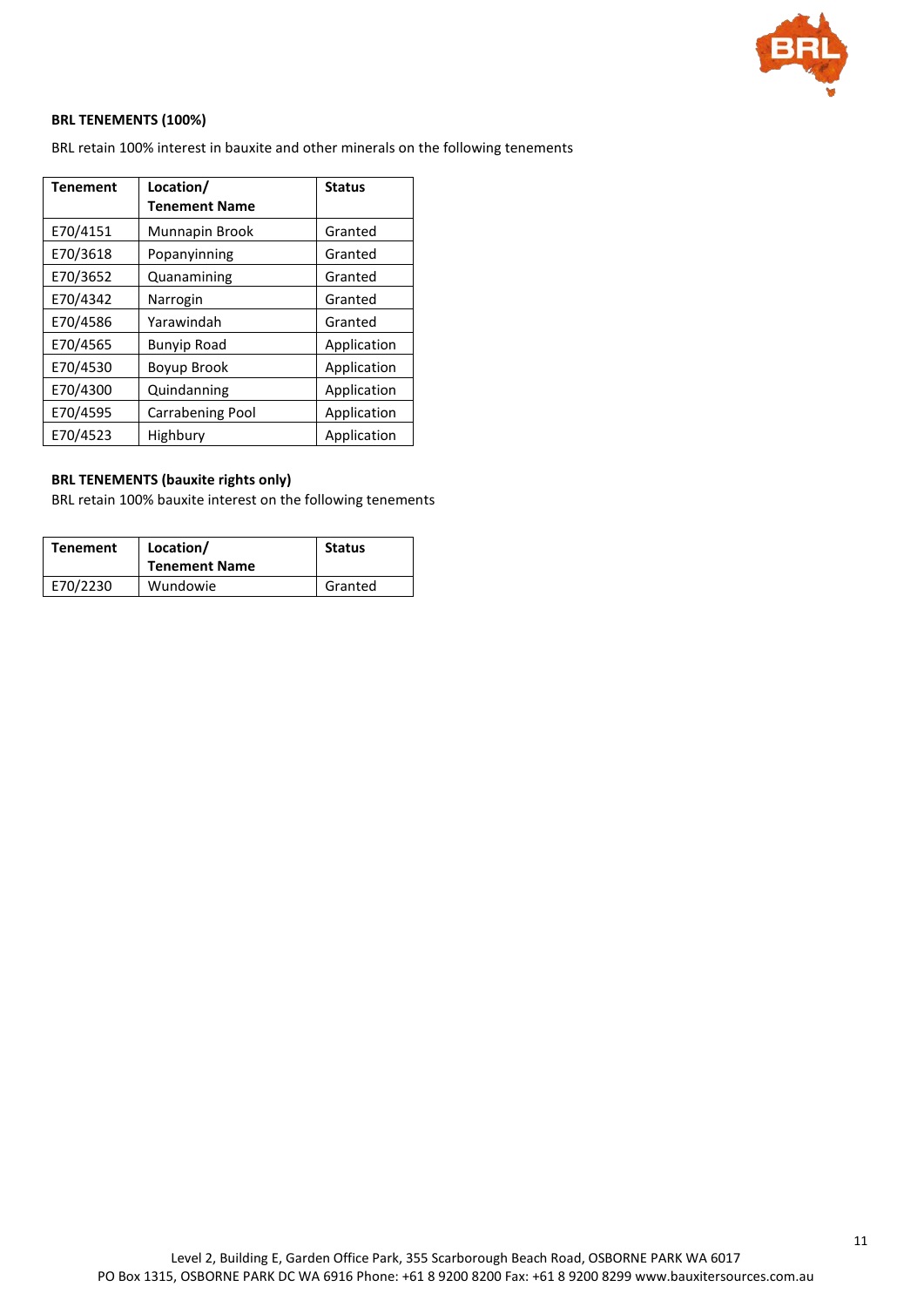*Rule 5.5*

# **Appendix 5B**

# **Mining exploration entity and oil and gas exploration entity quarterly report**

Introduced 01/07/96 Origin Appendix 8 Amended 01/07/97, 01/07/98, 30/09/01, 01/06/10, 17/12/10, 01/05/2013

| Name of entity                   |                                            |                                   |                        |
|----------------------------------|--------------------------------------------|-----------------------------------|------------------------|
| <b>Bauxite Resources Limited</b> |                                            |                                   |                        |
| <b>ABN</b>                       |                                            | Quarter ended ("current quarter") |                        |
| 72 119 699 982                   |                                            |                                   | 31 March 2014          |
|                                  | Consolidated statement of cash flows       |                                   |                        |
|                                  |                                            | Current quarter                   | Year to date           |
|                                  | Cash flows related to operating activities | $A'$ 000                          | (9 Months)<br>$A'$ 000 |
| 1.1<br>debtors                   | Receipts from product sales and related    | 582                               | 2,010                  |
| 1.2                              | Payments for (a) exploration & evaluation  | (763)                             | (2,591)                |
|                                  | (b) development<br>(c) production          |                                   | (39)                   |
|                                  | (d) administration                         | $(\infty)$                        | (2.261)                |

| 1,2        | (a) exploration & evaluation<br>Payments for<br>(b) development<br>(c) production | (763)             | (2,591)<br>(39) |
|------------|-----------------------------------------------------------------------------------|-------------------|-----------------|
|            | (d) administration                                                                | (903)             | (2,361)         |
| 1.3        | Dividends received                                                                |                   |                 |
| 1.4        | Interest and other items of a similar nature<br>received                          |                   |                 |
|            |                                                                                   | 472               | 1,397           |
| 1.5<br>1.6 | Interest and other costs of finance paid                                          |                   |                 |
|            | Income taxes paid<br>Other (provide details if material)                          |                   |                 |
| 1.7        |                                                                                   |                   |                 |
|            | <b>Net Operating Cash Flows</b>                                                   | (6n)              | (1, 583)        |
|            |                                                                                   |                   |                 |
|            | Cash flows related to investing activities                                        |                   |                 |
| 1.8        | Payment for purchases of: (a) prospects                                           |                   |                 |
|            | (b) equity investments                                                            |                   |                 |
|            | (c) other fixed assets                                                            | $\left( 2\right)$ | (21)            |
| 1.9        | Proceeds from sale of:<br>(a) prospects                                           |                   |                 |
|            | (b) equity investments                                                            |                   |                 |
|            | (c) other fixed assets                                                            |                   | 46              |
| 1.10       | Loans to other entities                                                           |                   |                 |
| 1.11       | Loans repaid by other entities                                                    |                   |                 |
| 1.12       | Other (increase in bonds)                                                         | 20                | 40              |
|            |                                                                                   |                   |                 |
|            | Net investing cash flows                                                          | 18                | 65              |
| 1.13       | Total operating and investing cash flows                                          |                   |                 |
|            | (carried forward)                                                                 | (593)             | (1,518)         |

<sup>+</sup> See chapter 19 for defined terms.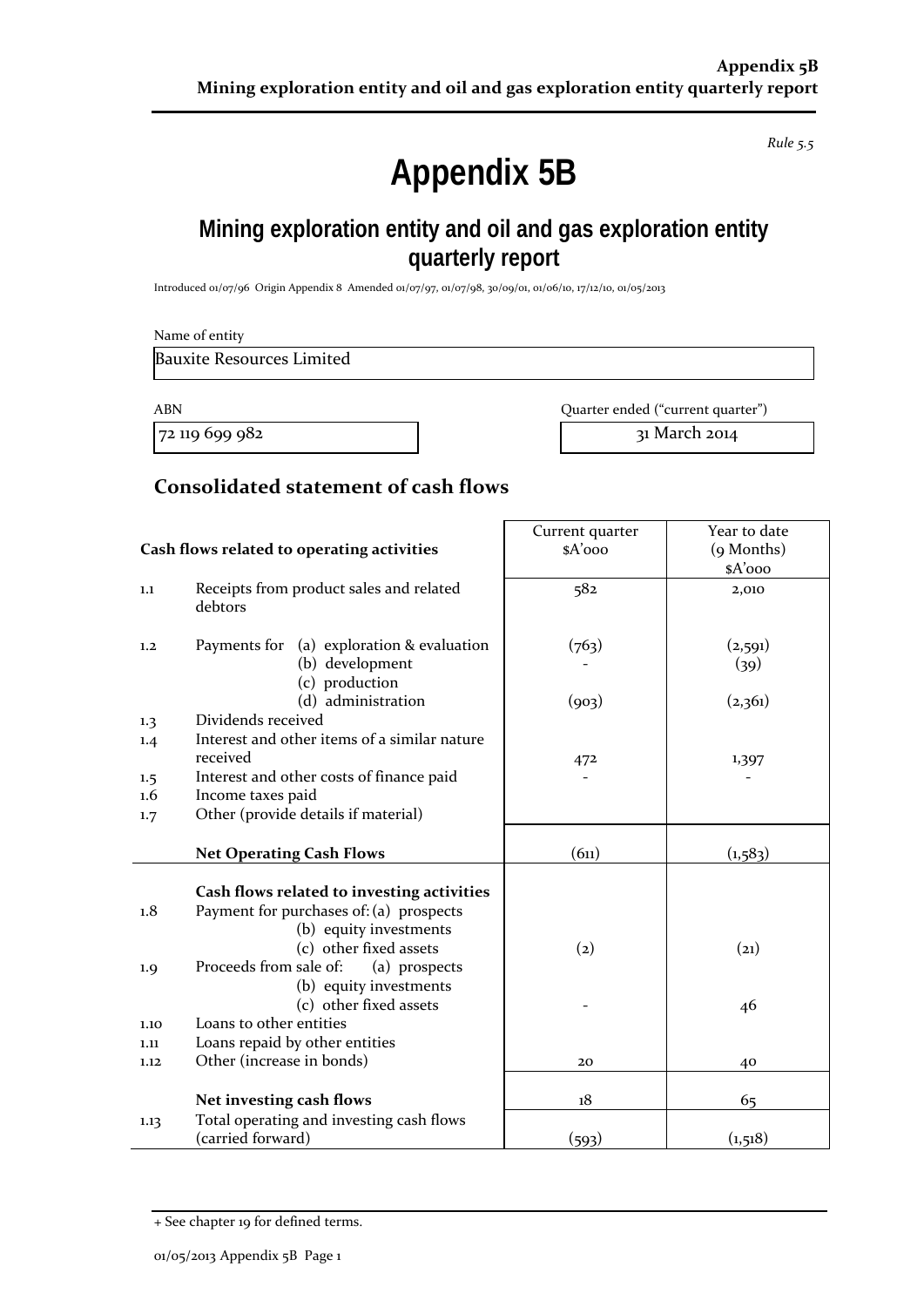| 1.13                                         | Total operating and investing cash flows<br>(brought forward)                                                                                                                                                                                         | (593)  | (1,518) |
|----------------------------------------------|-------------------------------------------------------------------------------------------------------------------------------------------------------------------------------------------------------------------------------------------------------|--------|---------|
| 1.14<br>1.15<br>1.16<br>1.17<br>1.18<br>1.19 | Cash flows related to financing activities<br>Proceeds from issues of shares, options, etc.<br>Proceeds from sale of forfeited shares<br>Proceeds from borrowings<br>Repayment of borrowings<br>Dividends paid<br>Other (provide details if material) |        | (221)   |
|                                              | Net financing cash flows                                                                                                                                                                                                                              |        | (221)   |
|                                              | Net increase (decrease) in cash held                                                                                                                                                                                                                  | (593)  | (1,739) |
| 1.20<br>1.21                                 | Cash at beginning of quarter/year to date<br>Exchange rate adjustments to item 1.20                                                                                                                                                                   | 42,735 | 43,881  |
| 1.22                                         | Cash at end of quarter                                                                                                                                                                                                                                | 42,142 | 42,142  |

## **Payments to directors of the entity, associates of the directors, related entities of the entity and associates of the related entities**

|      |                                                                                                                                                                                 | Current quarter<br>\$A'ooo |
|------|---------------------------------------------------------------------------------------------------------------------------------------------------------------------------------|----------------------------|
| 1.23 | Aggregate amount of payments to the parties included in item 1.2                                                                                                                | 258                        |
| 1.24 | Aggregate amount of loans to the parties included in item 1.10                                                                                                                  |                            |
| 1.25 | Explanation necessary for an understanding of the transactions<br>Item 1.23 includes aggregate amounts paid to directors including salary, director's fees and consulting fees. |                            |

## **Non-cash financing and investing activities**

2.1 Details of financing and investing transactions which have had a material effect on consolidated assets and liabilities but did not involve cash flows

<sup>+</sup> See chapter 19 for defined terms.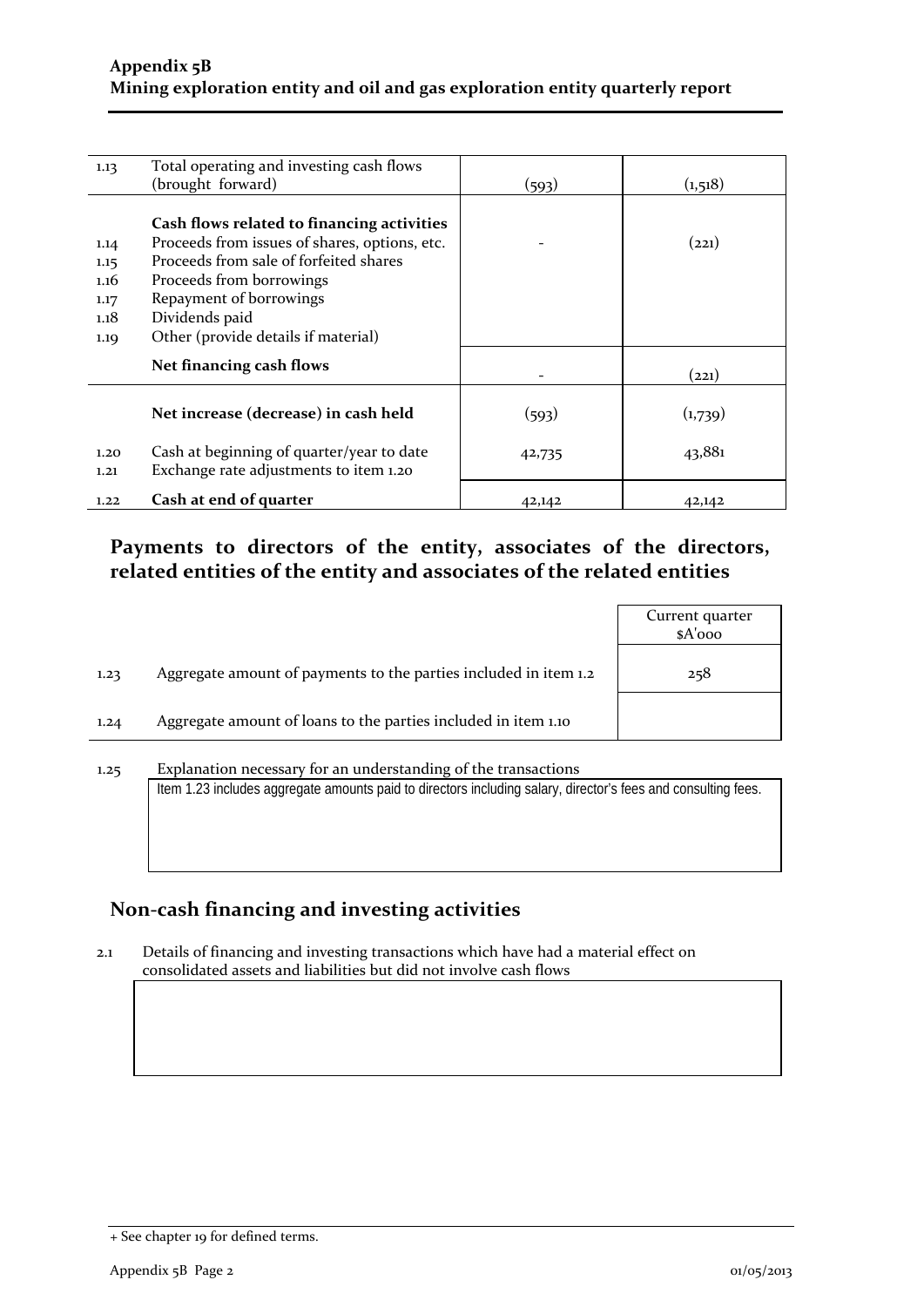2.2 Details of outlays made by other entities to establish or increase their share in projects in which the reporting entity has an interest

## **Financing facilities available**

*Add notes as necessary for an understanding of the position.*

|     |                             | Amount available<br>$A'$ 000 | Amount used<br>$A'$ 000 |
|-----|-----------------------------|------------------------------|-------------------------|
| 3.1 | Loan facilities             |                              |                         |
| 3.2 | Credit standby arrangements |                              |                         |

## **Estimated cash outflows for next quarter**

|     |                            | \$A'ooo |
|-----|----------------------------|---------|
| 4.1 | Exploration and evaluation | 1,003   |
| 4.2 | Development                | -       |
| 4.3 | Production                 |         |
| 4.4 | Administration             | 798     |
|     |                            |         |
|     | <b>Total</b>               | 1,801   |

## **Reconciliation of cash**

| Reconciliation of cash at the end of the quarter (as<br>shown in the consolidated statement of cash flows)<br>to the related items in the accounts is as follows. |                                           | Current quarter<br>$A'$ 000 | Previous quarter<br>$A'$ 000 |
|-------------------------------------------------------------------------------------------------------------------------------------------------------------------|-------------------------------------------|-----------------------------|------------------------------|
| 5.1                                                                                                                                                               | Cash on hand and at bank                  | 1,321                       | 1,234                        |
| 5.2                                                                                                                                                               | Deposits at call                          | 40,821                      | 41,501                       |
| 5.3                                                                                                                                                               | Bank overdraft                            |                             |                              |
| 5.4                                                                                                                                                               | Other (provide details)                   |                             |                              |
|                                                                                                                                                                   | Total: cash at end of quarter (item 1.22) | 42,142                      | 42,735                       |

<sup>+</sup> See chapter 19 for defined terms.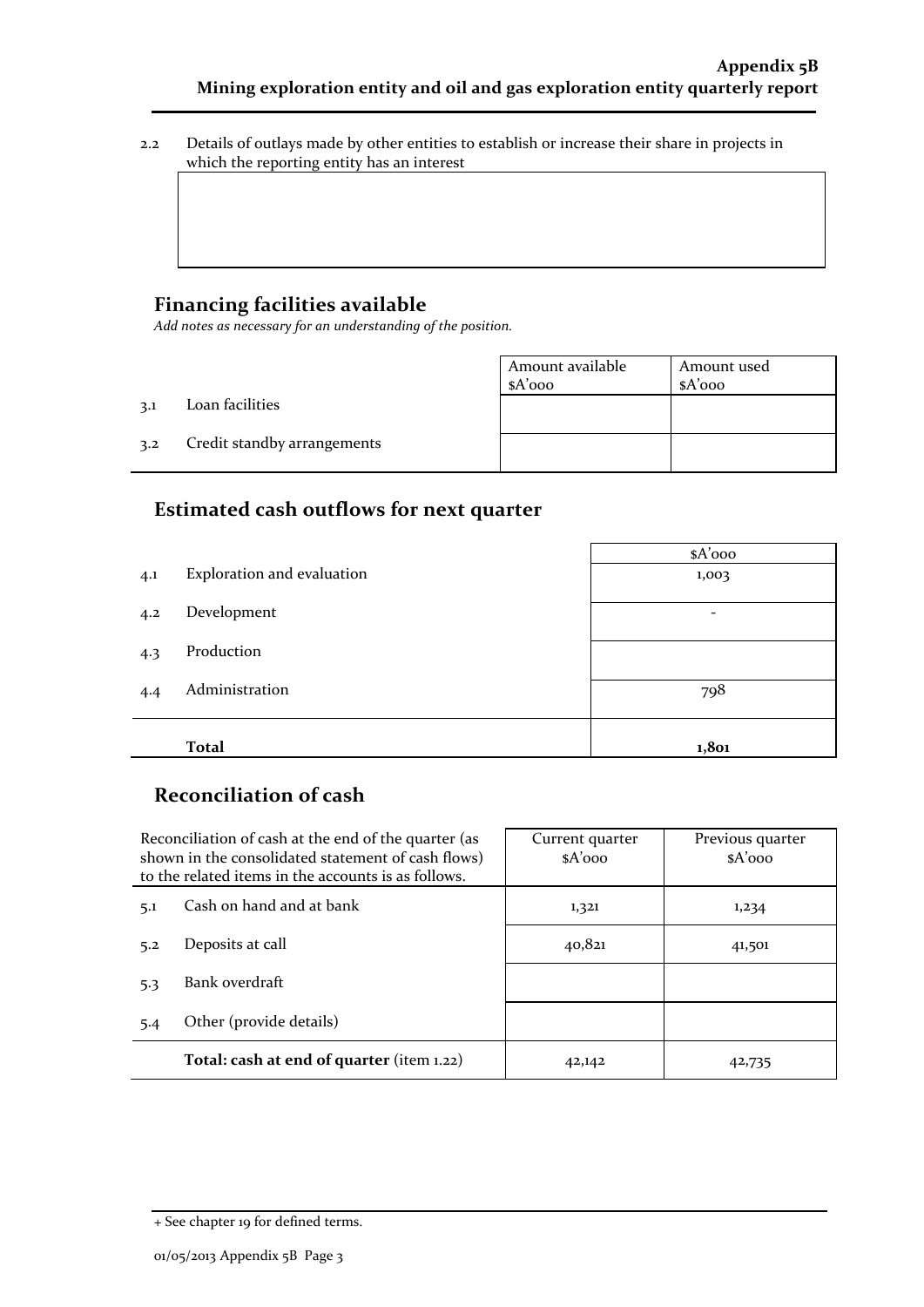## **Changes in interests in mining tenements and petroleum tenements**

|     |                       | Tenement              | Nature of interest | Interest at | Interest at     |
|-----|-----------------------|-----------------------|--------------------|-------------|-----------------|
|     |                       | reference             | (note (2))         | beginning   | end of          |
|     |                       | and                   |                    | of quarter  | quarter         |
|     |                       | location              |                    |             |                 |
| 6.1 | Interests in mining   | Darling               |                    |             |                 |
|     | tenements and         | Range WA              |                    |             |                 |
|     | petroleum tenements   | E70/3730              | Partial surrender  | 30%         | $30\%$          |
|     | relinquished, reduced | E70/3826              | Partial surrender  | 30%         | 30%             |
|     | or lapsed             | E70/3003              | Relinquished       | 30%         | Nil             |
|     |                       | E70/3007              | Partial surrender  | 30%         | 30%             |
|     |                       | E70/3629              | Relinquished       | 30%         | Nil             |
|     |                       | E70/3688              | Partial surrender  | 30%         | 30%             |
|     |                       | $E_{70}/3731$         | Partial surrender  | 30%         | 30%             |
|     |                       | E70/3319              | Relinquished       | 30%         | Nil             |
|     |                       | $E_{70/3433}$         | Relinquished       | 30%         | Nil             |
|     |                       | E70/3490              | Relinquished       | 30%         | Nil             |
|     |                       | E70/3491              | Partial surrender  | 30%         | $30\%$          |
|     |                       | E70/3623              | Relinquished       | 30%         | Nil             |
|     |                       | E70/3565              | Partial surrender  | 30%         | 30%             |
|     |                       | E70/3572              | Partial surrender  | 30%         | 30%             |
|     |                       | E70/3574              | Partial surrender  | 30%         | 30%             |
|     |                       | E70/3575              | Relinquished       | 30%         | Nil             |
|     |                       | E70/3614              | Relinquished       | 30%         | Nil             |
|     |                       | E70/3656              | Relinquished       | 30%         | Nil             |
|     |                       | E70/3832              | Relinquished       | 30%         | Nil             |
|     |                       | E12/2                 | Relinquished       | 30%         | Nil             |
|     |                       | E70/3164              | Relinquished       | 30%         | Nil             |
|     |                       | E70/3539              | Relinquished       | 30%         | Nil             |
|     |                       | E70/3540              | Relinquished       | 30%         | Nil             |
|     |                       | E70/3577              | Relinquished       | 30%         | Nil             |
|     |                       | $E_{70/3578}$         | Relinquished       | 30%         | Nil             |
|     |                       | E70/3837              | Relinquished       | 30%         | Nil             |
|     |                       | E70/3903              | Relinquished       | 30%         | Nil             |
|     |                       | E70/3979              | Relinquished       | 30%         | Nil             |
|     |                       | E70/3980              | Relinquished       | 30%         | Nil             |
|     |                       | $E_{70/3981}$         | Relinquished       | 30%         | Nil             |
|     |                       | E70/3836              | Relinquished       | 30%         | Nil             |
|     |                       | E70/3160              | Partial surrender  | $100\%$     | $100\%$         |
|     |                       | E70/3627              | Relinquished       | 100%        | Nil             |
|     |                       | E70/3628              | Relinquished       | 100%        | Nil             |
|     |                       | $E_{70}/4521$         | Relinquished       | 100%        | Nil             |
|     |                       |                       | Relinquished       | 100%        | Nil             |
|     |                       | E70/4522<br>E70/4523  | Relinquished       | 100%        | Nil             |
|     |                       |                       |                    |             |                 |
| 6.2 | Interests in mining   | Darling               |                    |             |                 |
|     | tenements and         | Range WA              |                    |             |                 |
|     | petroleum tenements   | E70/4586              |                    | Nil         | $100\%$<br>100% |
|     | acquired or increased | E <sub>70</sub> /4595 |                    | Nil<br>Nil  | 100%            |
|     |                       | E70/4565              |                    |             |                 |
|     |                       |                       |                    |             |                 |

<sup>+</sup> See chapter 19 for defined terms.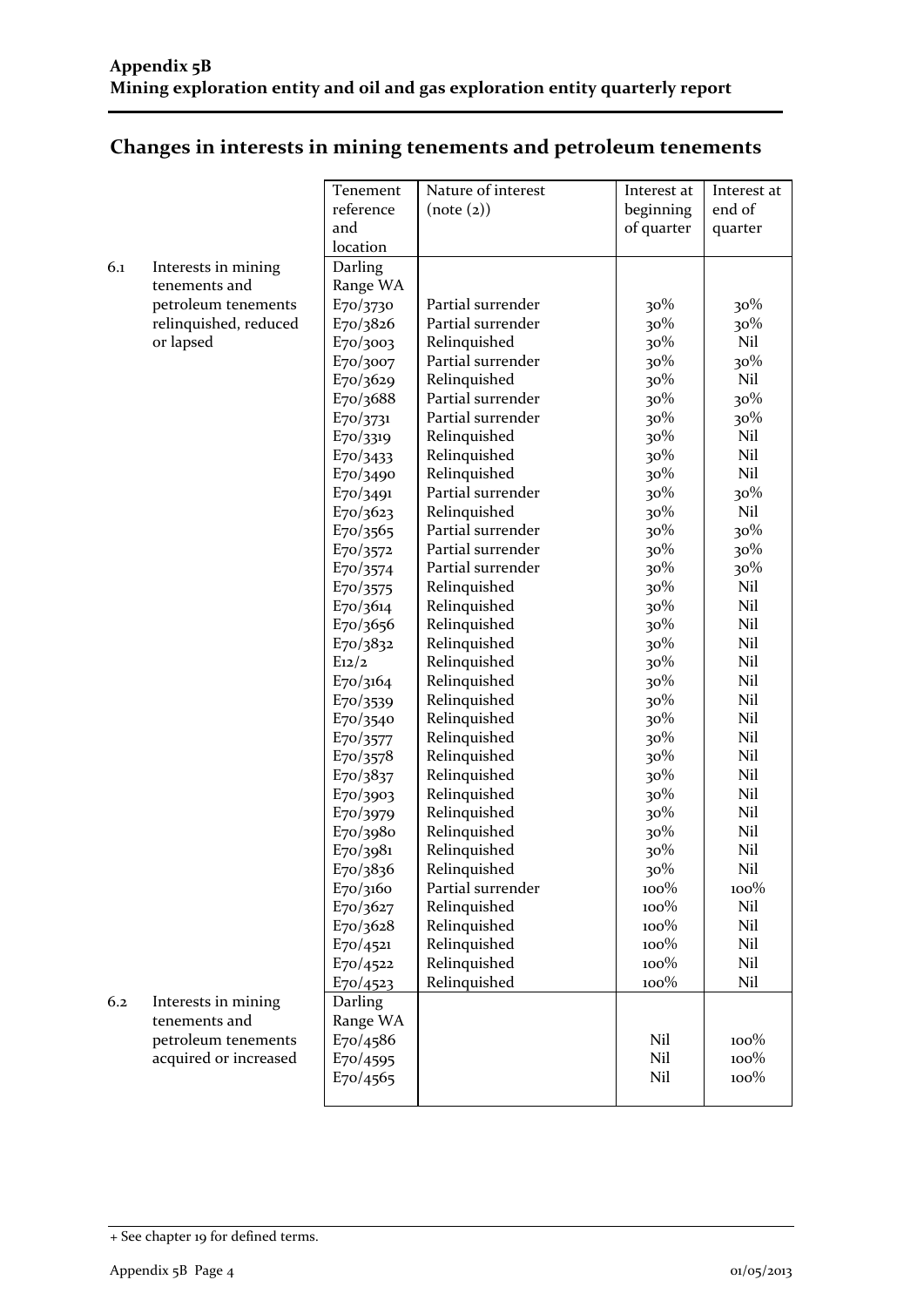### **Issued and quoted securities at end of current quarter**

*Description includes rate of interest and any redemption or conversion rights together with prices and dates.*

|      |                                 | Total number | Number quoted | Issue price per | Amount paid up    |
|------|---------------------------------|--------------|---------------|-----------------|-------------------|
|      |                                 |              |               | security (see   | per security (see |
|      |                                 |              |               | note 3) (cents) | $note$ 3) (cents) |
| 7.1  | Preference                      |              |               |                 |                   |
|      | <sup>+</sup> securities         |              |               |                 |                   |
|      | (description)                   |              |               |                 |                   |
| 7.2  | Changes during                  |              |               |                 |                   |
|      | quarter                         |              |               |                 |                   |
|      | (a) Increases                   |              |               |                 |                   |
|      | through issues                  |              |               |                 |                   |
|      | (b) Decreases                   |              |               |                 |                   |
|      | through returns                 |              |               |                 |                   |
|      | of capital, buy-                |              |               |                 |                   |
|      | backs,                          |              |               |                 |                   |
|      | redemptions                     |              |               |                 |                   |
| 7.3  | +Ordinary                       | 231,483,496  | 231,483,496   |                 |                   |
|      | securities                      |              |               |                 |                   |
|      |                                 |              |               |                 |                   |
| 7.4  | Changes during                  |              |               |                 |                   |
|      | quarter                         |              |               |                 |                   |
|      | (a) Increases                   |              |               |                 |                   |
|      | through issues<br>(b) Decreases |              |               |                 |                   |
|      | through returns                 |              |               |                 |                   |
|      | of capital, buy-                |              |               |                 |                   |
|      | backs                           |              |               |                 |                   |
| 7.5  | <sup>+</sup> Convertible        |              |               |                 |                   |
|      | debt                            |              |               |                 |                   |
|      | securities                      |              |               |                 |                   |
|      | (description)                   |              |               |                 |                   |
| 7.6  | Changes during                  |              |               |                 |                   |
|      | quarter                         |              |               |                 |                   |
|      | (a) Increases                   |              |               |                 |                   |
|      | through issues                  |              |               |                 |                   |
|      | (b) Decreases                   |              |               |                 |                   |
|      | through                         |              |               |                 |                   |
|      | securities                      |              |               |                 |                   |
|      | matured,                        |              |               |                 |                   |
|      | converted                       |              |               |                 |                   |
| 7.7  | Options                         |              |               | Exercise price  | Expiry date       |
|      | (description and                | 2,000,000    |               | 40 cents        | 22/02/2016        |
|      | conversion                      |              |               |                 |                   |
|      | factor)                         |              |               |                 |                   |
| 7.8  | Issued during                   |              |               |                 |                   |
|      | quarter<br>Exercised            |              |               |                 |                   |
| 7.9  | during quarter                  |              |               |                 |                   |
|      |                                 |              |               |                 |                   |
| 7.10 | <b>Expired during</b>           |              |               |                 |                   |
|      | quarter<br><b>Debentures</b>    |              |               |                 |                   |
| 7.11 | (totals only)                   |              |               |                 |                   |
|      |                                 |              |               |                 |                   |

<sup>+</sup> See chapter 19 for defined terms.